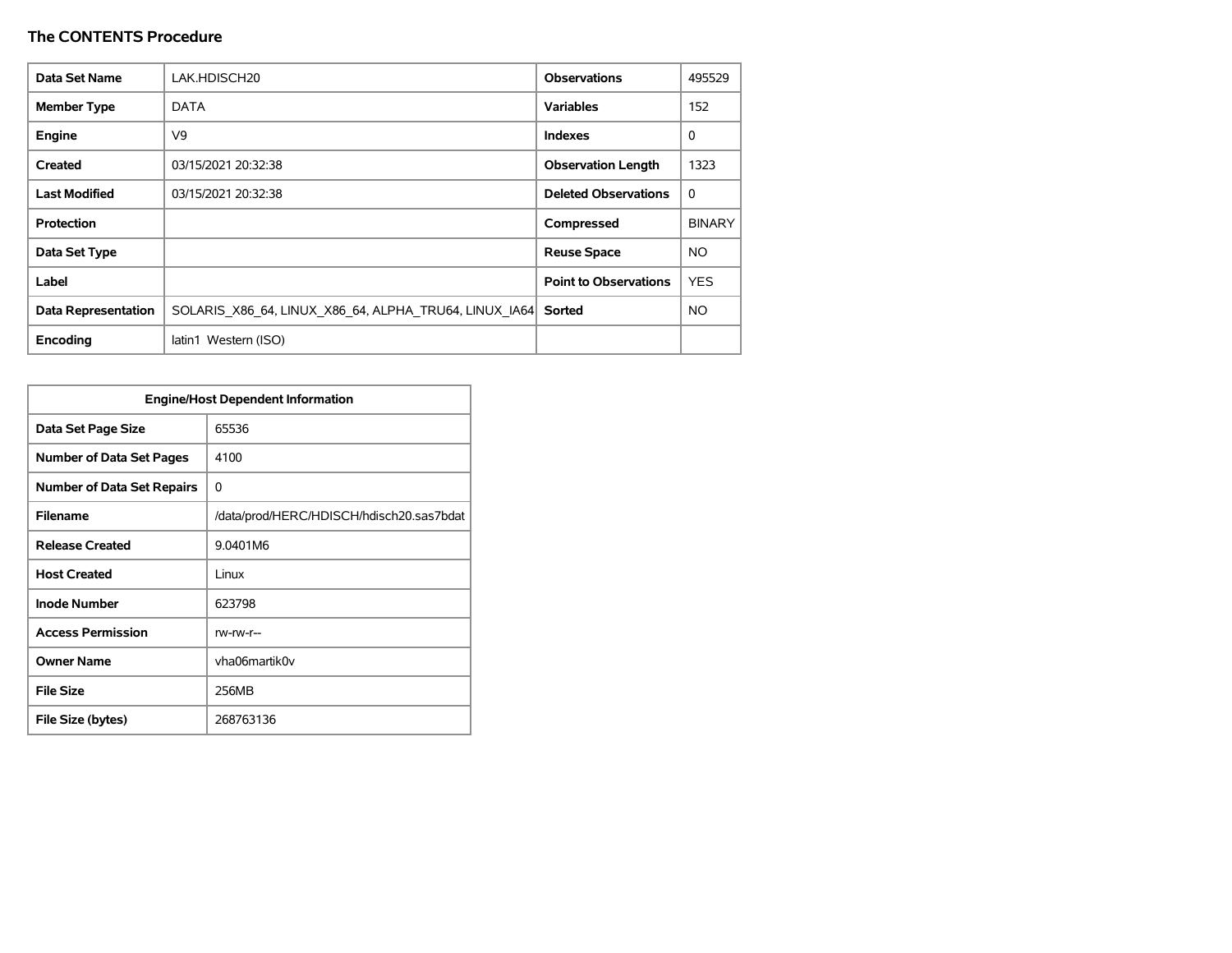|     | Alphabetic List of Variables and Attributes |             |     |            |                 |                            |  |  |  |  |
|-----|---------------------------------------------|-------------|-----|------------|-----------------|----------------------------|--|--|--|--|
| #   | <b>Variable</b>                             | <b>Type</b> | Len | Format     | <b>Informat</b> | Label                      |  |  |  |  |
| 2   | PatientICN                                  | Char        | 50  | \$50.      | \$50.           | PatientICN                 |  |  |  |  |
| 1   | Sta3n                                       | <b>Num</b>  | 8   | 6.         | 6.              | Sta3n                      |  |  |  |  |
| 76  | a pcp                                       | Char        | 11  | \$11.      | \$11.           | N/A                        |  |  |  |  |
| 77  | a_pcptyp                                    | Char        | 7   | \$7.       | \$7.            | N/A                        |  |  |  |  |
| 19  | addrg                                       | <b>Num</b>  | 8   | 6.         | 6.              | <b>ADMIT DRG</b>           |  |  |  |  |
| 58  | addrgms                                     | Num         | 8   | 6.         | 6.              | <b>ADMIT DRGMS</b>         |  |  |  |  |
| 100 | admelig                                     | Char        | 3   | \$3.       | \$3.            | admelig                    |  |  |  |  |
| 18  | admicd9                                     | Char        | 7   | \$7.       | \$7.            | <b>ADMITTING DIAGNOSIS</b> |  |  |  |  |
| 97  | admicd10                                    | Char        | 8   | \$8.       | \$8.            | ADMIT ICD10 DIAGNOSIS      |  |  |  |  |
| 9   | admitday                                    | Num         | 8   | DATE9.     | DATE9.          | <b>ADMIT DATE</b>          |  |  |  |  |
| 118 | admtime                                     | <b>Num</b>  | 8   | TIME8.     | TIME8.          | admtime                    |  |  |  |  |
| 72  | ag8r                                        | Num         | 8   | 11.        | 11.             | PLACEHOLDER AGE GROUP      |  |  |  |  |
| 14  | age                                         | Num         | 8   | 6.         | 6.              | <b>AGE</b>                 |  |  |  |  |
| 24  | aggabsdays                                  | Num         | 8   | 11.        | 11.             | AGG ABSENCE DAYS           |  |  |  |  |
| 101 | cerencno                                    | Char        | 30  | \$30.      | \$30.           | cerencno                   |  |  |  |  |
| 102 | cerrecno                                    | Char        | 30  | \$30.      | \$30.           | cerrecno                   |  |  |  |  |
| 124 | cost <sub>0</sub>                           | <b>Num</b>  | 8   | DOLLAR20.2 |                 | Cost Cat 0 (Acute Med)     |  |  |  |  |
| 125 | cost1                                       | Num         | 8   | DOLLAR20.2 |                 | Cost Cat 1 (Rehab)         |  |  |  |  |
| 126 | cost2                                       | <b>Num</b>  | 8   | DOLLAR20.2 |                 | Cost Cat 2 (Blind Rehab)   |  |  |  |  |
| 127 | cost3                                       | Num         | 8   | DOLLAR20.2 |                 | Cost Cat 3 (SCI)           |  |  |  |  |
| 128 | cost4                                       | Num         | 8   | DOLLAR20.2 |                 | Cost Cat 4 (Surgery)       |  |  |  |  |
| 129 | cost <sub>5</sub>                           | Num         | 8   | DOLLAR20.2 |                 | Cost Cat 5 (Psych)         |  |  |  |  |
| 130 | cost6                                       | Num         | 8   | DOLLAR20.2 |                 | Cost Cat 6 (Sub Abuse)     |  |  |  |  |
| 131 | cost7                                       | Num         | 8   | DOLLAR20.2 |                 | Cost Cat 7 (Inter Med)     |  |  |  |  |
| 132 | cost8                                       | Num         | 8   | DOLLAR20.2 |                 | Cost Cat 8 (Dom)           |  |  |  |  |
| 133 | cost9                                       | Num         | 8   | DOLLAR20.2 |                 | Cost Cat 9 (Nursing)       |  |  |  |  |
| 134 | cost10                                      | Num         | 8   | DOLLAR20.2 |                 | Cost Cat 10 (PRRTP)        |  |  |  |  |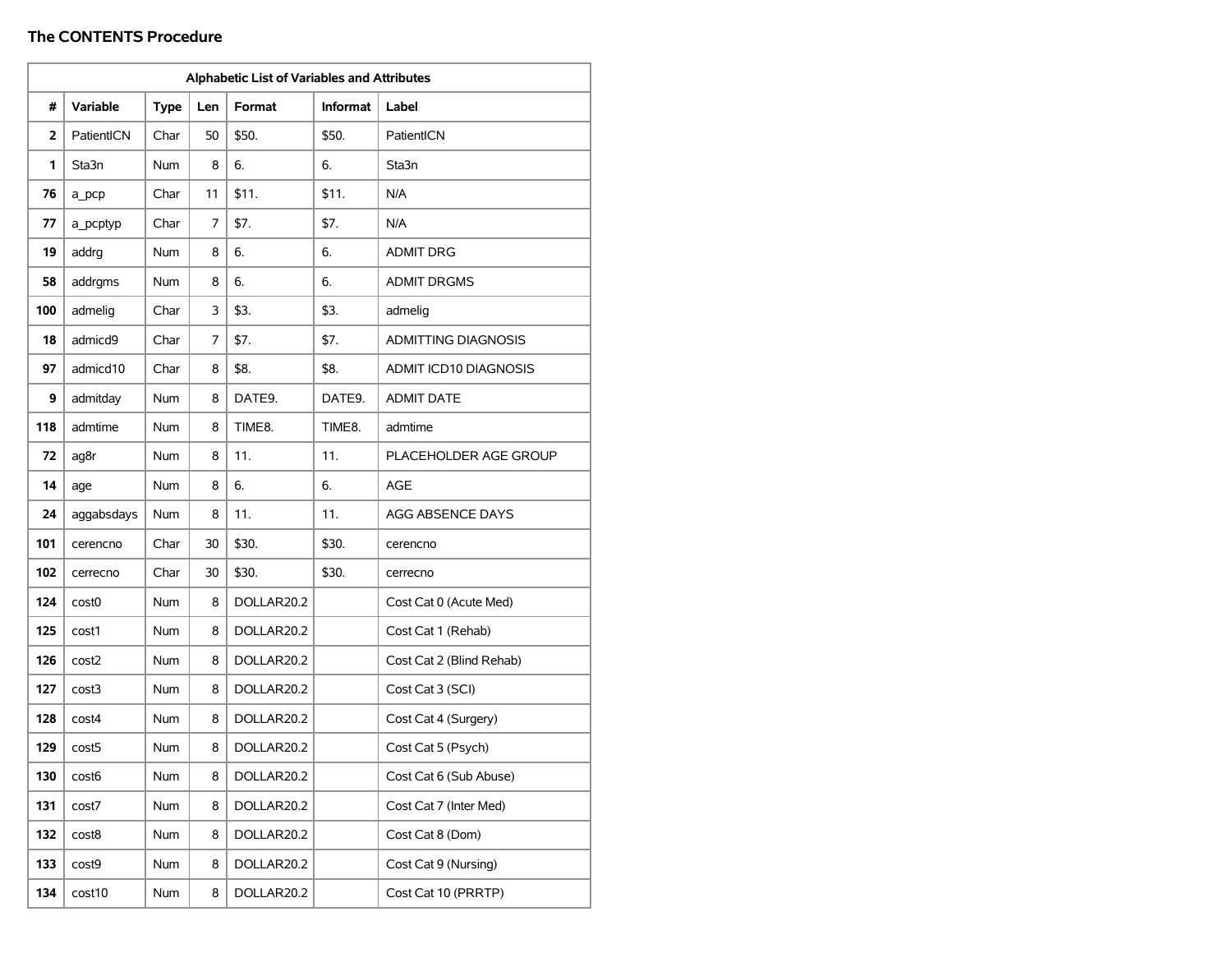|     | Alphabetic List of Variables and Attributes |             |                |            |                 |                              |  |  |  |  |
|-----|---------------------------------------------|-------------|----------------|------------|-----------------|------------------------------|--|--|--|--|
| #   | <b>Variable</b>                             | <b>Type</b> | Len            | Format     | <b>Informat</b> | Label                        |  |  |  |  |
| 135 | cost11                                      | Num         | 8              | DOLLAR20.2 |                 | Cost Cat 11 (ICU)            |  |  |  |  |
| 136 | cost999                                     | <b>Num</b>  | 8              | DOLLAR20.2 |                 | Cost Cat 999 (Unidentified)  |  |  |  |  |
| 137 | cst meth                                    | Num         | 8              |            |                 | Cost Method                  |  |  |  |  |
| 94  | cvet                                        | Char        | 1              | \$1.       | \$1.            | <b>COMBAT VETERAN</b>        |  |  |  |  |
| 95  | cvetloc                                     | Char        | 14             | \$14.      | \$14.           | <b>COMBAT VETERAN LOC</b>    |  |  |  |  |
| 78  | dao_unt                                     | Num         | 8              | 11.        | 11.             | N/A                          |  |  |  |  |
| 74  | days                                        | Num         | 8              | 11.        | 11.             | PLACEHOLDER DAYS             |  |  |  |  |
| 79  | dhomeox                                     | Num         | 8              | 22.6       | 22.6            | N/A                          |  |  |  |  |
| 103 | disatt                                      | Char        | 30             | \$30.      | \$30.           | disatt                       |  |  |  |  |
| 104 | disattnpi                                   | Char        | 15             | \$15.      | \$15.           | disattnpi                    |  |  |  |  |
| 105 | disattpt                                    | Char        | 12             | \$12.      | \$12.           | disattpt                     |  |  |  |  |
| 21  | discdisp                                    | Char        | $\overline{2}$ | \$2.       | \$2.            | <b>DISCHARGE DISPOSITION</b> |  |  |  |  |
| 73  | disch                                       | Num         | 8              | 11.        | 11.             | PLACEHOLDER DISCHARGES       |  |  |  |  |
| 119 | dischdisp                                   | Char        | 25             | \$25.      | \$25.           | dischdisp                    |  |  |  |  |
| 84  | dischmd                                     | Char        | 11             | \$11.      | \$11.           | <b>DISCHARGE MD</b>          |  |  |  |  |
| 22  | discplace                                   | Char        | 2              | \$2.       | \$2.            | <b>DISPOSITION PLACE</b>     |  |  |  |  |
| 10  | disday                                      | Num         | 8              | DATE9.     | DATE9.          | <b>DISCHARGE DATE</b>        |  |  |  |  |
| 85  | dismdnpi                                    | Char        | 15             | \$15.      | \$15.           | <b>DISCH MD NPI</b>          |  |  |  |  |
| 86  | dismdpt                                     | Char        | 7              | \$7.       | \$7.            | DISCH MD PT                  |  |  |  |  |
| 106 | disprov                                     | Char        | 30             | \$30.      | \$30.           | disprov                      |  |  |  |  |
| 107 | disprovnpi                                  | Char        | 15             | \$15.      | \$15.           | disprovnpi                   |  |  |  |  |
| 108 | disprovpt                                   | Char        | 12             | \$12.      | \$12.           | disprovpt                    |  |  |  |  |
| 120 | distime                                     | Num         | 8              | TIME8.     | TIME8.          | distime                      |  |  |  |  |
| 109 | disward                                     | Char        | 25             | \$25.      | \$25.           | disward                      |  |  |  |  |
| 110 | diswardlos                                  | Num         | 8              | 11.        | 11.             | diswardlos                   |  |  |  |  |
| 71  | dob                                         | Num         | 8              | DATE9.     | DATE9.          | PLACEHOLDER DATE OF BIRTH    |  |  |  |  |
| 87  | dod_flag                                    | Char        | $\mathbf{1}$   | \$1.       | \$1.            | DOD FLAG                     |  |  |  |  |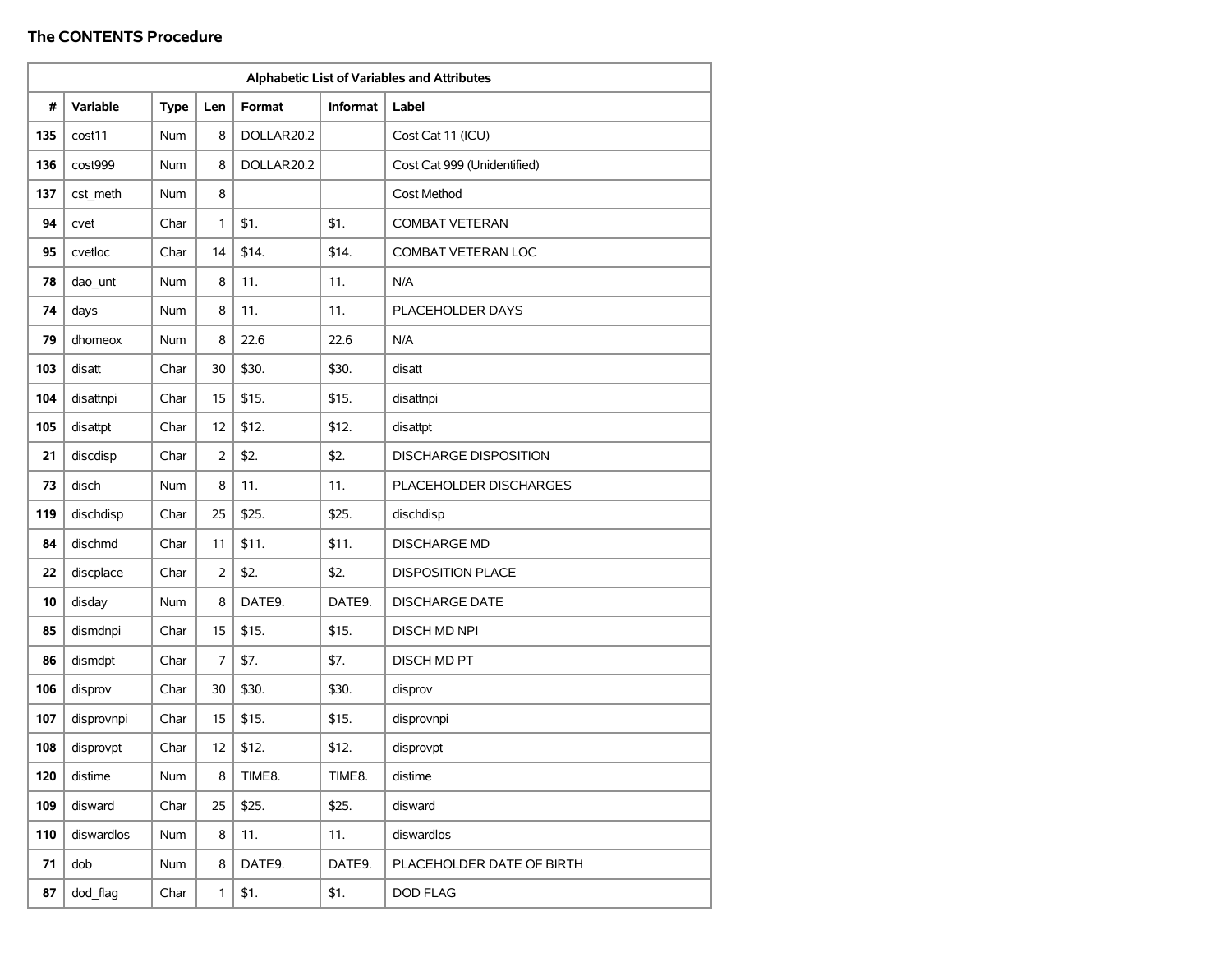|     | Alphabetic List of Variables and Attributes |             |                |        |          |                                                             |  |  |  |
|-----|---------------------------------------------|-------------|----------------|--------|----------|-------------------------------------------------------------|--|--|--|
| #   | <b>Variable</b>                             | <b>Type</b> | Len            | Format | Informat | Label                                                       |  |  |  |
| 80  | dpha_unt                                    | Num         | 8              | 11.    | 11.      | N/A                                                         |  |  |  |
| 81  | dprolbr                                     | <b>Num</b>  | 8              | 22.6   | 22.6     | N/A                                                         |  |  |  |
| 82  | dprosupl                                    | Num         | 8              | 22.6   | 22.6     | N/A                                                         |  |  |  |
| 11  | drgms                                       | Num         | 8              | 6.     | 6.       | <b>DISCHARGE DRGMS</b>                                      |  |  |  |
| 16  | dtxsp                                       | Char        | $\overline{2}$ | \$2.   | \$2.     | PTF DISCH TRTNG SPCLTY                                      |  |  |  |
| 70  | dxlsf                                       | Char        | 6              | \$6.   | \$6.     | PLACEHOLDER PRIMARY DX LOS                                  |  |  |  |
| 69  | dxprime                                     | Char        | 6              | \$6.   | \$6.     | PLACEHOLDER PRINCIPAL DIAG                                  |  |  |  |
| 112 | ecamp_lej                                   | Char        | 1              | \$1.   | \$1.     | ecamp_lej                                                   |  |  |  |
| 93  | eddisp                                      | Char        | 1              | \$1.   | \$1.     | ED DISP CODE                                                |  |  |  |
| 111 | edipn                                       | Char        | 15             | \$15.  | \$15.    | edipn                                                       |  |  |  |
| 91  | eligibility                                 | Char        | 3              | \$3.   | \$3.     | <b>ELIGIBILITY CODE</b>                                     |  |  |  |
| 113 | en hdnk                                     | Char        | 1              | \$1.   | \$1.     | en_hdnk                                                     |  |  |  |
| 8   | encno                                       | Char        | 11             | \$11.  | \$11.    | <b>ENCOUNTER NUMBER</b>                                     |  |  |  |
| 115 | encsc                                       | Char        | 1              | \$1.   | \$1.     | encsc                                                       |  |  |  |
| 116 | enctyp                                      | Char        | 25             | \$25.  | \$25.    | enctyp                                                      |  |  |  |
| 20  | enrpriority                                 | Char        | 2              | \$2.   | \$2.     | <b>ENROLL PRIORITY</b>                                      |  |  |  |
| 83  | extdte                                      | Num         | 8              | DATE9. | DATE9.   | N/A                                                         |  |  |  |
| 152 | flag_extra                                  | Num         | 8              |        |          | Flag for the records in DISCH but not in TRT                |  |  |  |
| 123 | flag_los                                    | Num         | 8              |        |          | Flag for records where days variable is substituted for los |  |  |  |
| 7   | fp                                          | Num         | 8              | 6.     | 6.       | <b>FISCAL PERIOD</b>                                        |  |  |  |
| 6   | fy                                          | Num         | 8              | 6.     | 6.       | <b>FISCAL YEAR</b>                                          |  |  |  |
| 75  | fydays                                      | <b>Num</b>  | 8              | 11.    | 11.      | PLACEHOLDER DAYS IN FY                                      |  |  |  |
| 121 | heflag                                      | Char        | 2              | \$2.   | \$2.     | heflag                                                      |  |  |  |
| 99  | icd10dxlsf                                  | Char        | 8              | \$8.   | \$8.     | PLACEHOLDER PRIM ICD10 DX LOS                               |  |  |  |
| 98  | icd10dxprime                                | Char        | 8              | \$8.   | \$8.     | PLACEHOLDER PRINCIPAL ICD10 DX                              |  |  |  |
| 33  | labfd                                       | Num         | 8              | 22.6   | 22.6     | LAB FIX DIR COST                                            |  |  |  |
| 34  | labfi                                       | Num         | 8              | 22.6   | 22.6     | LAB FIX IND COST                                            |  |  |  |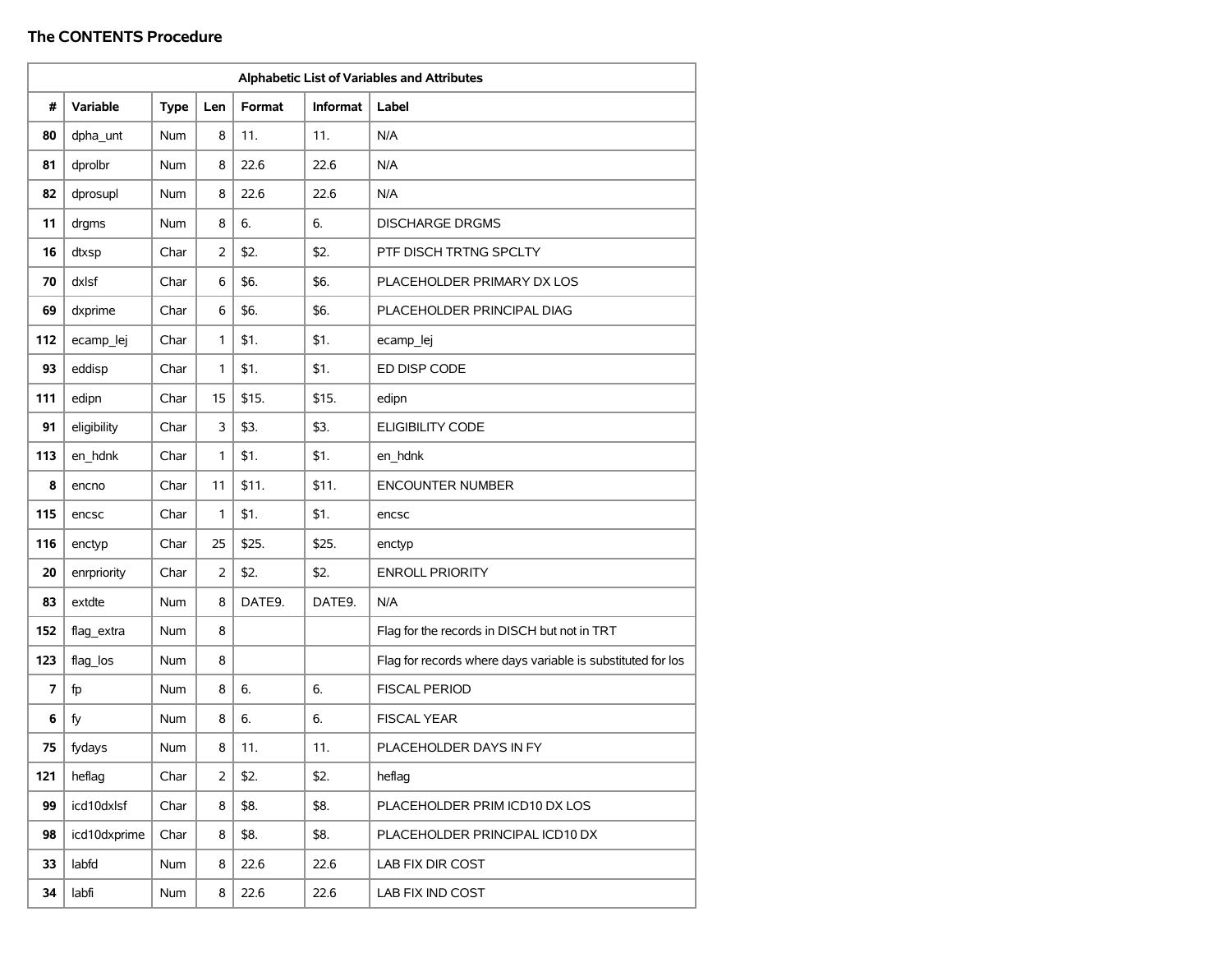| Alphabetic List of Variables and Attributes |           |             |     |         |          |                                             |  |  |  |
|---------------------------------------------|-----------|-------------|-----|---------|----------|---------------------------------------------|--|--|--|
| #                                           | Variable  | <b>Type</b> | Len | Format  | Informat | Label                                       |  |  |  |
| 36                                          | labtests  | Num         | 8   | 11.     | 11.      | <b>LAB TESTS</b>                            |  |  |  |
| 61                                          | labtot    | Num         | 8   | 22.6    | 22.6     | PLACEHOLDER TOTAL LAB COST                  |  |  |  |
| 35                                          | labvd     | <b>Num</b>  | 8   | 22.6    | 22.6     | LAB VAR COST                                |  |  |  |
| 23                                          | los       | Num         | 8   | 11.     | 11.      | <b>LENGTH OF STAY</b>                       |  |  |  |
| 138                                         | los0      | Num         | 8   | COMMA6. |          | Los Cat 0 (Acute Med)                       |  |  |  |
| 139                                         | los1      | Num         | 8   | COMMA6. |          | Los Cat 1 (Rehab)                           |  |  |  |
| 140                                         | los2      | <b>Num</b>  | 8   | COMMA6. |          | Los Cat 2 (Blind Rehab)                     |  |  |  |
| 141                                         | los3      | Num         | 8   | COMMA6. |          | Los Cat 3 (SCI)                             |  |  |  |
| 142                                         | los4      | Num         | 8   | COMMA6. |          | Los Cat 4 (Surgery)                         |  |  |  |
| 143                                         | los5      | Num         | 8   | COMMA6. |          | Los Cat 5 (Psych)                           |  |  |  |
| 144                                         | los6      | Num         | 8   | COMMA6. |          | Los Cat 6 (Sub Abuse)                       |  |  |  |
| 145                                         | los7      | Num         | 8   | COMMA6. |          | Los Cat 7 (Inter Med)                       |  |  |  |
| 146                                         | los8      | Num         | 8   | COMMA6. |          | Los Cat 8 (Dom)                             |  |  |  |
| 147                                         | los9      | Num         | 8   | COMMA6. |          | Los Cat 9 (Nursing)                         |  |  |  |
| 148                                         | los10     | Num         | 8   | COMMA6. |          | Los Cat 10 (PRRTP)                          |  |  |  |
| 149                                         | los11     | <b>Num</b>  | 8   | COMMA6. |          | Los Cat 11 (ICU)                            |  |  |  |
| 150                                         | los999    | Num         | 8   | COMMA6. |          | Los Cat 999 (Unidentified)                  |  |  |  |
| 122                                         | los_check | Num         | 8   |         |          | $\ast$<br>LOS (max of DISDAY-ADMITDAY or 1) |  |  |  |
| 151                                         | los_meth  | Num         | 8   |         |          | LOS Method                                  |  |  |  |
| 88                                          | mpi       | Char        | 17  | \$17.   | \$17.    | MPI                                         |  |  |  |
| 114                                         | mstenc    | Char        | 1   | \$1.    | \$1.     | mstenc                                      |  |  |  |
| 28                                          | nsgbdoc   | Num         | 8   | 11.     | 11.      | BED DAYS                                    |  |  |  |
| 25                                          | nsgfd     | Num         | 8   | 22.6    | 22.6     | BED DAY FIX DIR COST                        |  |  |  |
| 26                                          | nsgfi     | Num         | 8   | 22.6    | 22.6     | BED DAY FIX IND COST                        |  |  |  |
| 59                                          | nsgtot    | Num         | 8   | 22.6    | 22.6     | PLACEHOLDER TOTAL BED DAY COST              |  |  |  |
| 27                                          | nsgvd     | Num         | 8   | 22.6    | 22.6     | BED DAY VAR COST                            |  |  |  |
| 56                                          | oefoif    | Char        | 1   | \$1.    | \$1.     | PLACEHOLDER OEFOIF                          |  |  |  |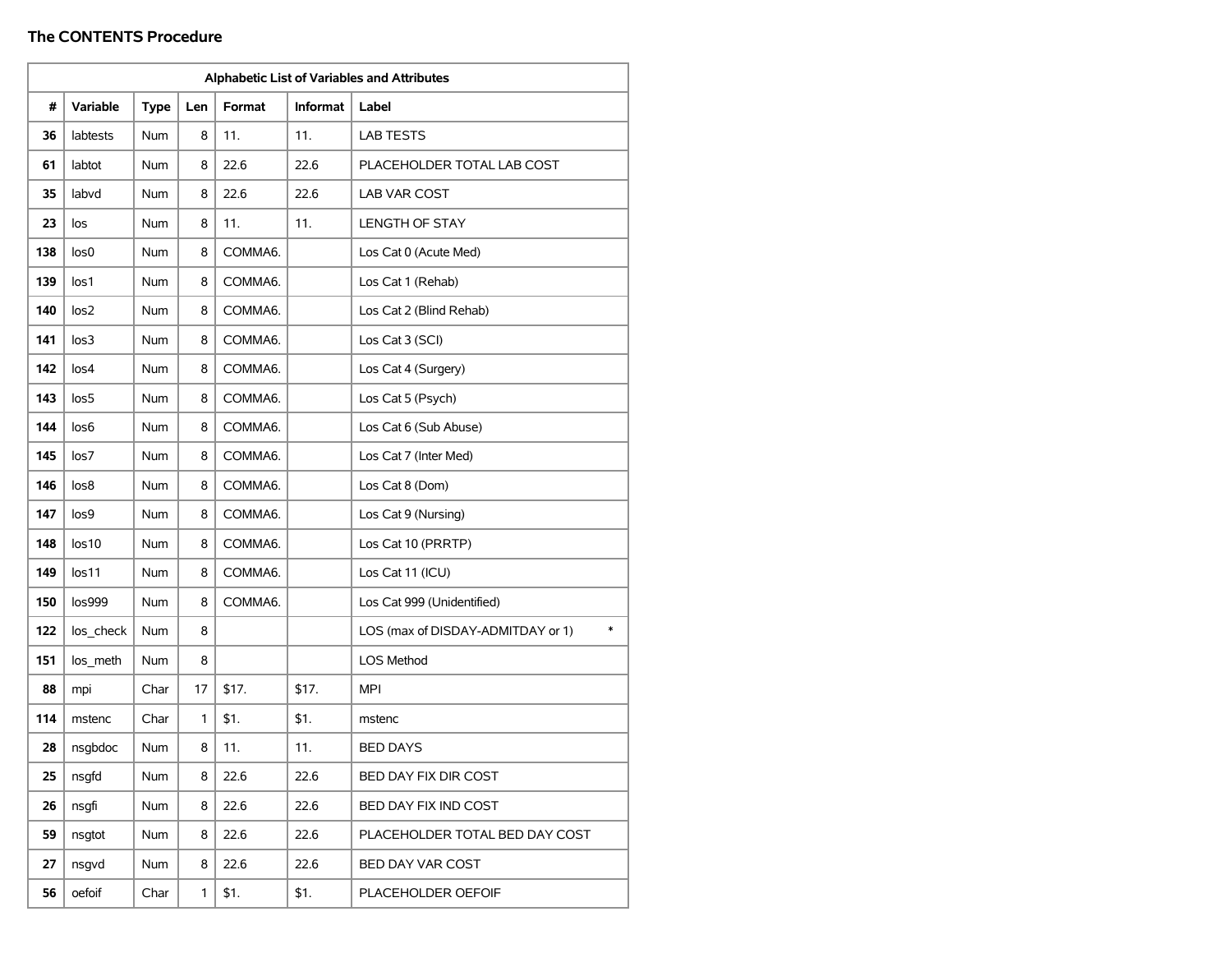| Alphabetic List of Variables and Attributes |           |             |     |        |          |                                |  |  |  |
|---------------------------------------------|-----------|-------------|-----|--------|----------|--------------------------------|--|--|--|
| #                                           | Variable  | <b>Type</b> | Len | Format | Informat | Label                          |  |  |  |
| 57                                          | oefoifdte | Num         | 8   | DATE9. | DATE9.   | PLACEHOLDER OEFOIF RETURN DATE |  |  |  |
| 89                                          | opadmit   | Char        | 1   | \$1.   | \$1.     | OP ADMIT FLAG                  |  |  |  |
| 44                                          | othfd     | <b>Num</b>  | 8   | 22.6   | 22.6     | ALL OTHER FIX DIR COST         |  |  |  |
| 45                                          | othfi     | Num         | 8   | 22.6   | 22.6     | ALL OTHER FIX IND COST         |  |  |  |
| 64                                          | othtot    | Num         | 8   | 22.6   | 22.6     | PLACEHOLDER TOTAL OTHER COST   |  |  |  |
| 46                                          | othvd     | Num         | 8   | 22.6   | 22.6     | ALL OTHER VAR COST             |  |  |  |
| 52                                          | othvl4    | <b>Num</b>  | 8   | 22.6   | 22.6     | ALL OTHER VL4 COST             |  |  |  |
| 53                                          | othvl5    | Num         | 8   | 22.6   | 22.6     | ALL OTHER VL5 COST             |  |  |  |
| 90                                          | patcat    | Char        | 5   | \$5.   | \$5.     | <b>PATCAT</b>                  |  |  |  |
| 117                                         | patdiv    | Char        | 6   | \$6.   | \$6.     | patdiv                         |  |  |  |
| 12                                          | pcp       | Char        | 11  | \$11.  | \$11.    | <b>DISCH PCP</b>               |  |  |  |
| 13                                          | pcptype   | Char        | 7   | \$7.   | \$7.     | <b>DISCH PCP PT</b>            |  |  |  |
| 17                                          | picd9     | Char        | 6   | \$6.   | \$6.     | PRINCIPAL DIAGNOSIS            |  |  |  |
| 96                                          | picd10    | Char        | 8   | \$8.   | \$8.     | PRINCIPAL ICD10 DIAGNOSIS      |  |  |  |
| 92                                          | ps        | Char        | 4   | \$4.   | \$4.     | PERIOD OF SERVICE              |  |  |  |
| 55                                          | pt        | Char        | 2   | \$2.   | \$2.     | PATIENT TYPE                   |  |  |  |
| 37                                          | radfd     | Num         | 8   | 22.6   | 22.6     | RAD FIX DIR COST               |  |  |  |
| 38                                          | radfi     | <b>Num</b>  | 8   | 22.6   | 22.6     | RAD FIX IND COST               |  |  |  |
| 40                                          | radprocs  | Num         | 8   | 11.    | 11.      | <b>RAD EXAMS</b>               |  |  |  |
| 62                                          | radtot    | Num         | 8   | 22.6   | 22.6     | PLACEHOLDER TOTAL RAD COST     |  |  |  |
| 39                                          | radvd     | Num         | 8   | 22.6   | 22.6     | RAD VAR COST                   |  |  |  |
| 50                                          | radvl4    | Num         | 8   | 22.6   | 22.6     | RAD VL4 COST                   |  |  |  |
| 51                                          | radvl5    | Num         | 8   | 22.6   | 22.6     | RAD VL5 COST                   |  |  |  |
| 41                                          | rxfd      | Num         | 8   | 22.6   | 22.6     | PHA FIX DIR COST               |  |  |  |
| 42                                          | rxfi      | Num         | 8   | 22.6   | 22.6     | PHA FIX IND COST               |  |  |  |
| 63                                          | rxtot     | Num         | 8   | 22.6   | 22.6     | PLACEHOLDER TOTAL PHA COST     |  |  |  |
| 43                                          | rxvd      | Num         | 8   | 22.6   | 22.6     | PHA VAR COST                   |  |  |  |